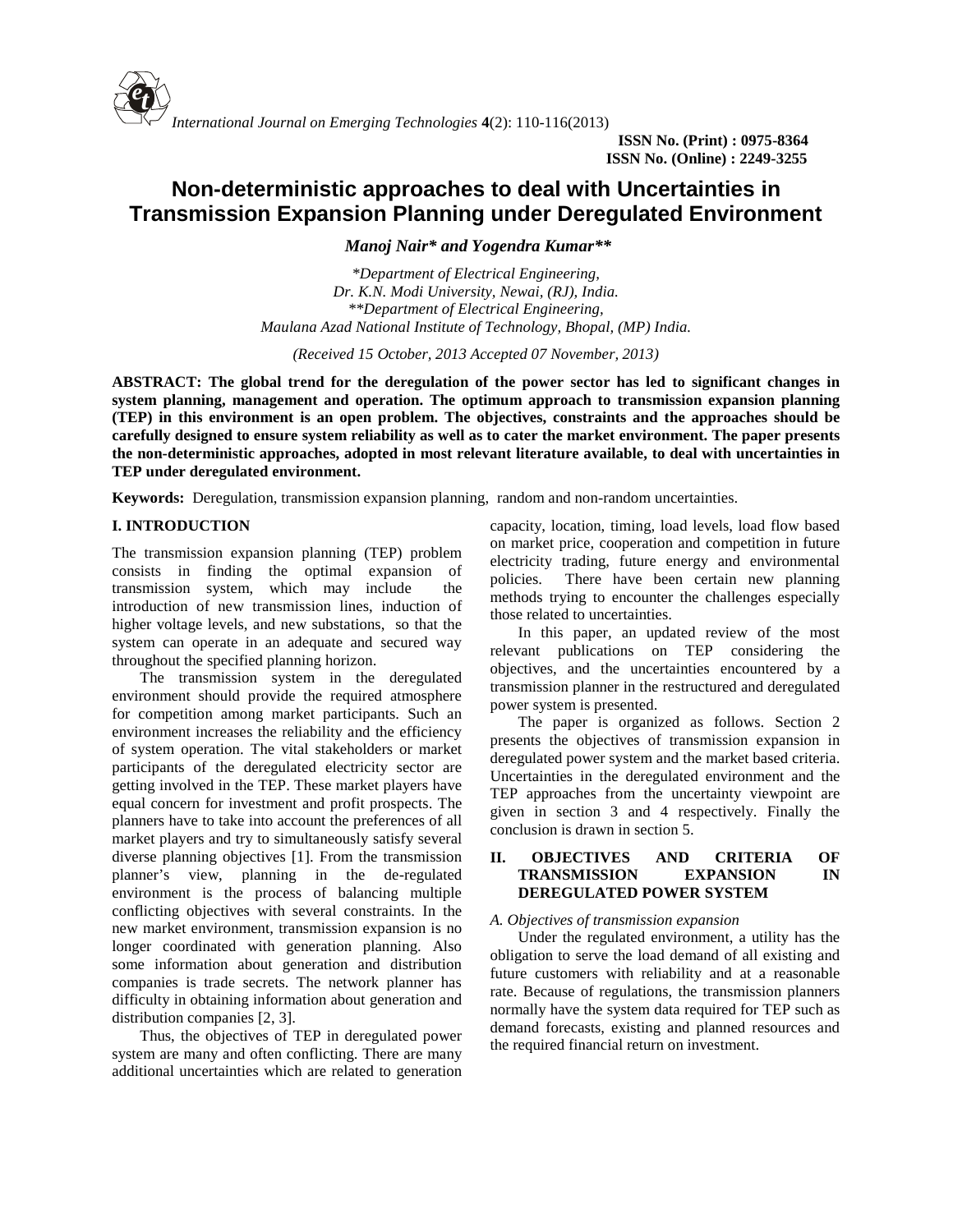Market participants in the deregulated power system are power plant owners, system operators, network owners, power marketers, load serving entities, customers, share-holders of companies and electricity regulators. These new entities are getting involved in the TEP and expansion of the transmission system is seen differently by each. Their objectives are more market-oriented with equal concern for investment and profit prospects. Providing non-discriminatory access, facilitating competitive competition, minimizing the investment and operation cost, mitigating transmission congestion, minimizing the risk, increasing the reliability of the network, increasing the flexibility of operation, and minimizing environmental impacts are the main desires of these stakeholders [4].

Many of today's electricity systems are partially deregulated, i.e., the generation segment are deregulated and competitive whereas the transmission sector has remained regulated. The two major transmission management practices presently adopted are:

(i) System operation and transmission functions carried by a single regulated company,

(ii) Transmission services provided by merchant network investors called merchant transmission.

The objectives of regulated transmission operator and merchant transmission are different and lead the transmission expansion towards different levels. Thus, to a great extent, the optimum transmission capacity expansion depends on the ownership structure or network management.

Many of the research work considering deregulated power system [5,6] the transmission provider is supposed to be a single regulated entity whose main task is to operate and expand the transmission system with the aim of improving competition among market participants and to maximize social welfare. The introduction of merchant transmission may enhance the transmission revenues and could stimulate a market for transmission capacity expansion.

#### *B. Market based criteria*

Traits used for transmission planning must reflect planning decisions, their effects, and a real system. Several market based criteria have been presented in [7- 8]. Network congestion level is used as the driving signal for transmission expansion in [8- 9]. Apart from congestion cost, other market based criteria such as standard deviation of mean of locational marginal price (LMP), Lerner's index, social welfare percent and congestion cost percent are also used to evaluate the TEP. Reliability and flexibility of network operation can also be proper criteria to evaluate the market performance. The desires of market participants often conflict and cannot always be satisfied simultaneously. Therefore, TEP in a deregulated environment becomes a multi-objective optimization problem (MOOP), which cannot be solved effectively by traditional planning methods.



**Fig. 1.** Framework of TEP in deregulated power system.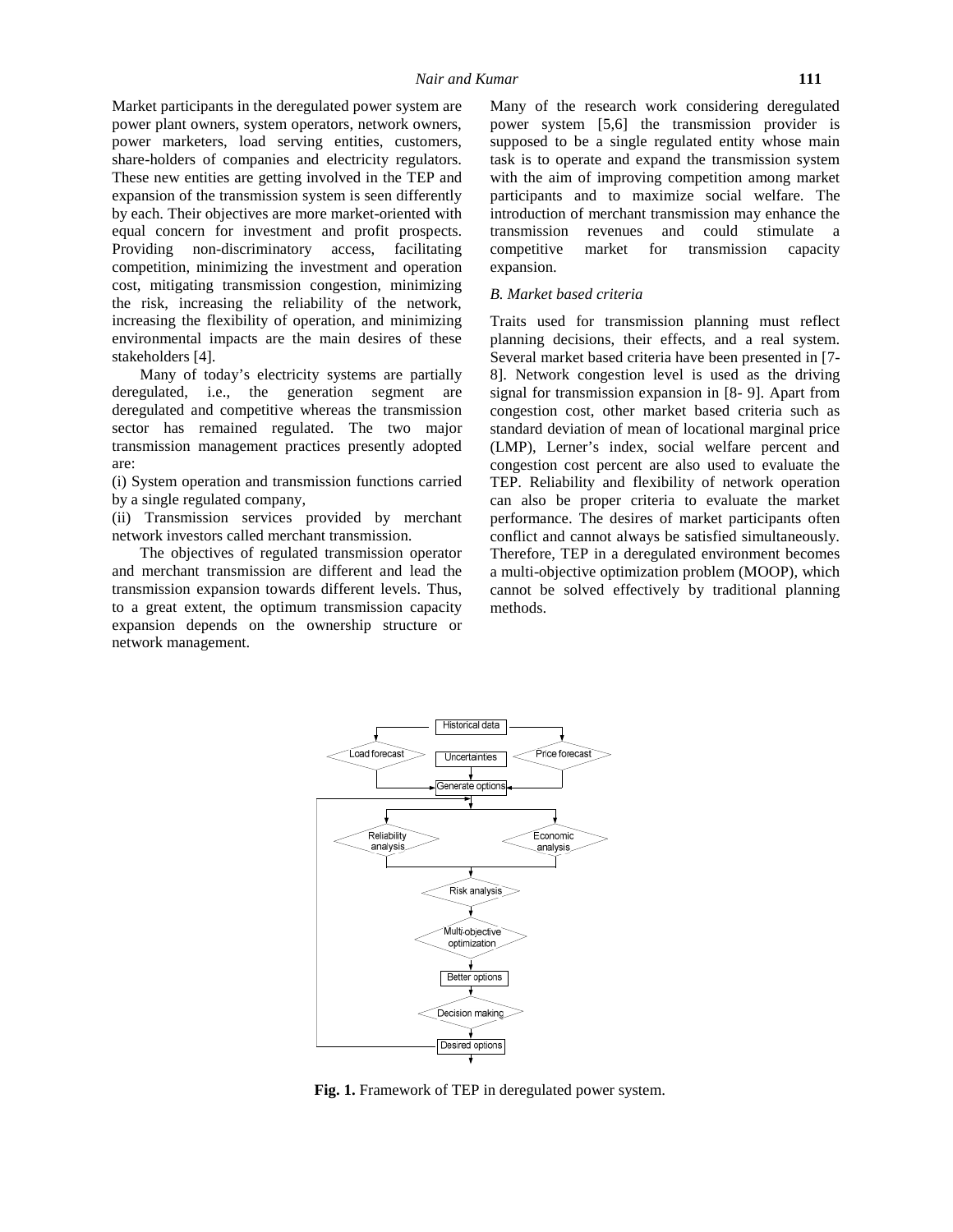A multi-objective frame work that is able to handle these different in-equal objectives with conflicting relation is discussed in [10-12]. The solution to MOOP is not unique and therefore some kind of subjective judgment by the decision maker or planner is also required. A multi-objective formulation considering construction cost, total social cost, maximum adjustment cost, congestion cost, benefit-cost ratio, maximum regret, social welfare maximization, and reliability can be seen in [6, 10- 12].

Thus, the two main observations are:

(i) The objectives of TEP in deregulated power system are different, and often conflicting,

(ii) The uncertainties in the deregulated power system are much more.

A typical framework of TEP in a deregulated power system considering uncertainties, multi-objective optimization, risk analysis and decision making is shown in fig.1.

# **III. UNCERTAINTIES IN DEREGULATED POWER SYSTEM**

#### *A. Uncertainty in Generation*

In the new market environment, transmission expansion is usually carried out separately by transmission network service providers and is not coordinated with generation planning. Merchant plant developers and independent power producers (IPP) are constructing most of the new power plants with the main aim of enhancing economic opportunity. The locations, capacities and timing of new power plants, and the closure of old generating units with low profit are decided by the generation companies. These plant owners do not have to provide all their information to the system planners. In fact, some of the information about generation companies are trade secrets, for example, the operational cost and information, bidding strategy and bilateral contracts of generators are kept confidential [2, 13].

Hence the transmission planners no longer have sufficient information regarding the location, capacity, timing, and the availability of new production units. Generation expansion plan can significantly change the load flow pattern of a transmission grid.

#### *B. Uncertainty in Demand*

A power system that is designed for a regulated structure shows a specific set of power flow patterns. In a fully deregulated era, electricity prices are more volatile. Consumers, especially bulk consumers are sensitive to this price variance. They can also choose the suppliers of their own choice. Therefore, competitive electricity market causes the power flow patterns to change more frequently and more significantly because of the open access and increased complexity in market transactions. The network planner has difficulty in obtaining information about distribution companies which produces uncertainty in predicting future demand levels [2, 13].

#### *C. Other uncertainties*

There are many other uncertainties which are related to cooperation and competition in future electricity trading, future energy and environmental policies. Currently it is not completely clear about the roles and responsibilities that each participant has to play and discharge regarding the TEP. Rate of return on transmission investments are not guaranteed and therefore success on transmission investment is uncertain. The different stakeholders are now competitors and lack the spirit to cooperate with each other and to voluntarily adhere to reliability standards [13, 14].

## *D. Classification of uncertainties*

Uncertainties in TEP can be classified as random and non-random uncertainties. Random uncertainties are deviation of those parameters which do repeat and have a known probability distribution. The statistics of random uncertainties can be obtained from past observations. Non-random uncertainties are parameters which are not repeatable and hence their statistics cannot be derived from past observations.

Random uncertainties in a deregulated power system are because of [4, 9]:

- (1) load development,
- (2) generation costs and power,
- (3) bid of generators and IPPs,
- (4) wheeling transactions,
- (5) availability of facilities such as generators, lines, etc.

Non-random uncertainty is because of [4, 9]:

- (i) Expansion including locations, timing, capacity,
- availability /closure of generators and or load,
- (ii) Installation/ closure of other transmission facilities,
- (iii) Replacement of transmission facilities,
- (iv) Transmission expansion budget,
- (v) Market rules, policies etc.
- (vi) Behavior of other participants.
- (vii) Deliberate outage of lines.

Vague data are data that cannot be clearly expressed. Vagueness of information is because of inevitable errors in estimation of future forecast. There is vagueness in TEP because of [4, 9]:

- (1) importance degrees of stakeholders,
- (2) importance degrees of planning criteria,
- (3) occurrence degrees of possible future scenarios.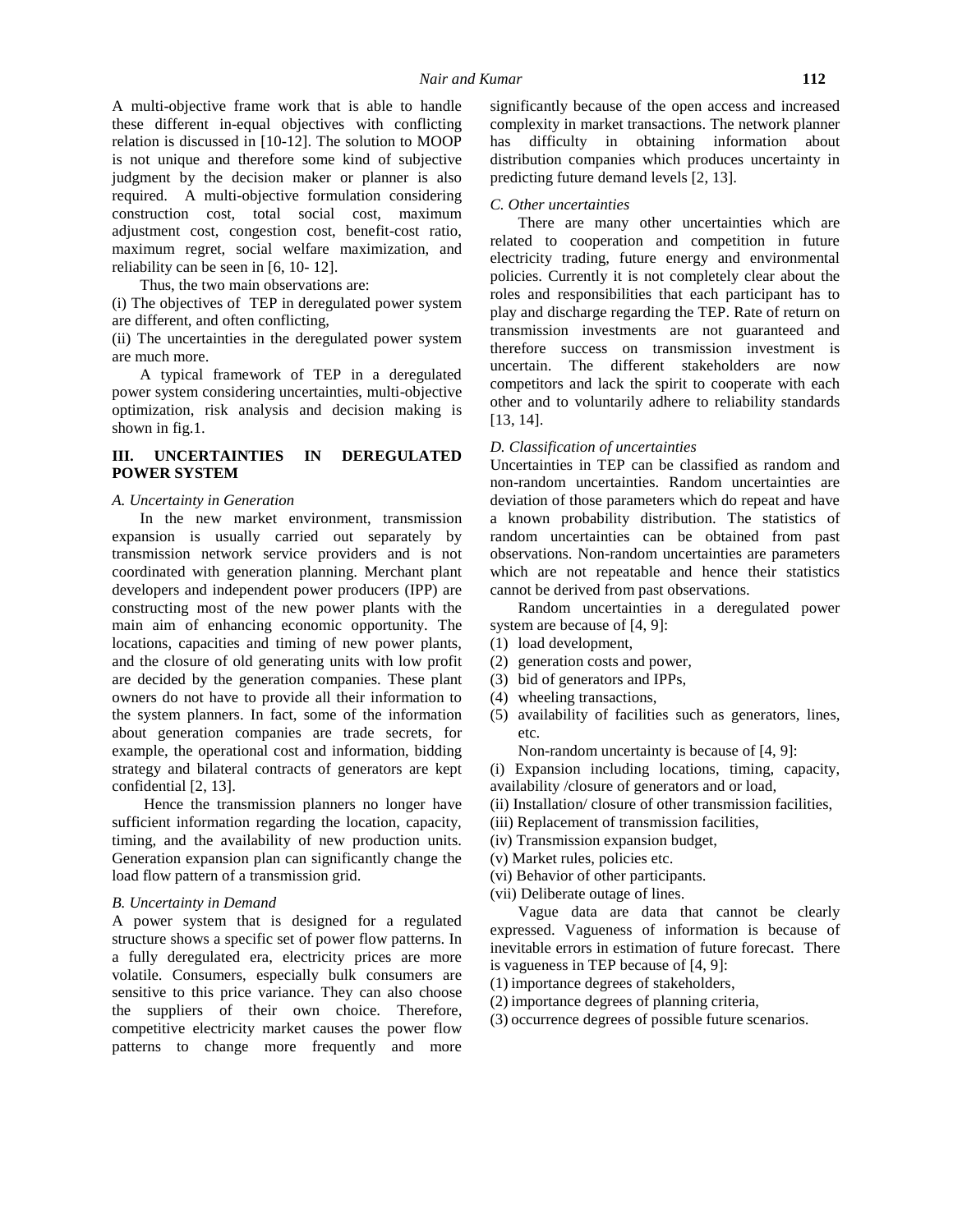## **IV. TEP APPROACH FROM THE VIEWPOINT OF UNCERTAINTY**

There have been certain TEP methods and approaches trying to encounter the challenges especially those related to uncertainties. From the viewpoint of uncertainty, the TEP approach can be classified as [15]: (i) deterministic, and

(ii) non-deterministic approaches.

Both the approaches have been used for TEP in  $\frac{1}{2}$ . regulated and deregulated power system. The deterministic approach considers only the worst case in the system without considering their degree of importance, whereas non-deterministic methods consider various cases by assigning a degree of importance to each of them. The non-deterministic methods used in TEP problem are [15]:

- (i) probabilistic methods,
- (ii) scenario techniques,
- (iii) decision analysis, and
- (iv) fuzzy decision making.
- *A. Probabilistic methods*

The probabilistic methods are used when there are (7) random uncertainties. These methods derive the (8) probability distributions of uncertain planning variables (9) from their past observations. Thus, probabilistic information that are based on certain available statistical data for example load development, bid of generators, wheeling transactions, reliability of network components etc. can be obtained in the form of some known probability distribution law and its parameters [15,16].

Probabilistic methods include probabilistic load flow (PLF), probabilistic reliability criteria (PRC), risk assessment methods, and chance constrained programming (CCP). The algorithm for TEP using the PLF and PRC can be obtained from [15]. In the PRC, the reliability indices such as expected energy not served (EENS), expected number of load curtailment (ENLC), expected duration of load curtailment (EDLC), loss of load expectation (LOLE) etc are computed.

A PRC of LOLE to find the optimal expansion plan considering uncertainties related with forced outage of transformers and lines are given in [16-17].

#### *B. Scenario Techniques*

It is difficult to model many uncertainties in a strict mathematical manner, and the scenario analysis method provides an alternative way for handling these different kinds of uncertainties.

Scenario techniques are able to take into account non-random uncertainties although they can be used for the planning of any system. The strength of scenario based TEP is in addressing large uncertainties that can

have significant impact on final decision making [6, 14,] 15]. A scenario is a complete set of specified variables which includes both the uncertainties and the options. Both internal and external scenario analysis approach have been used in TEP. An internal scenario analysis has been used in [6] as it can find a trade-off between risk and cost-benefit analysis. The algorithm employing scenario techniques is as [15]:

- 1. Define and determine a set of probable scenarios,
- 2. Allocate a degree of importance to each future.
- 3. Find a set of possible solutions.
- 4. Specify a cost function to measure the goodness of each plan.
- 5. Select the final plan

The final plan is selected using one of the given criterion-

- (1) Expected cost criterion
- (2) Minimax regret criterion (Risk analysis)
- (3) Laplace criterion
- (4) Von Neumann-Morgenstern criterion
- (5) Hurwicz criterion
- (6) Pareto-optimal criterion
- Robustness criterion
- -robustness criterion
- Fuzzy risk assessment

In the expected cost criterion, a probability or weight is related with each scenario. The weighted average costs of a strategy under different scenario yields an expected cost for each strategy. The advantage is that each scenario is considered and the importance of scenario is reflected through its probability of occurrence. However, this criterion may lead to risky decision as the solution is made without estimation of possible consequences after occurrence of a particular scenario.

Minimax criterion is extremely conservative and tries to find out the best result under worst scenario. The "minimal risk" is also a mini-max criterion which selects a strategy which involves the lowest additional cost under the most adverse scenario [16].

In Laplace criterion, the optimal solution is the one that has the minimum value of the arithmetic mean of costs over the different scenarios.

Expected cost and Laplace criteria are valid for scenarios that are repeatable. Minimax regret and – robustness criteria are relative and are used where it is required to survive under an unlikely and catastrophic scenario. Von Neumann-Morgenstern and Hurwicz criteria are extremely pessimistic or extremely optimistic. Robustness criterion is very crusty. Although these criteria have deficiency, but are important in selection of final plans especially minimax regret and the expected cost [4]. In [4], the final plan is selected using fuzzy risk assessment method.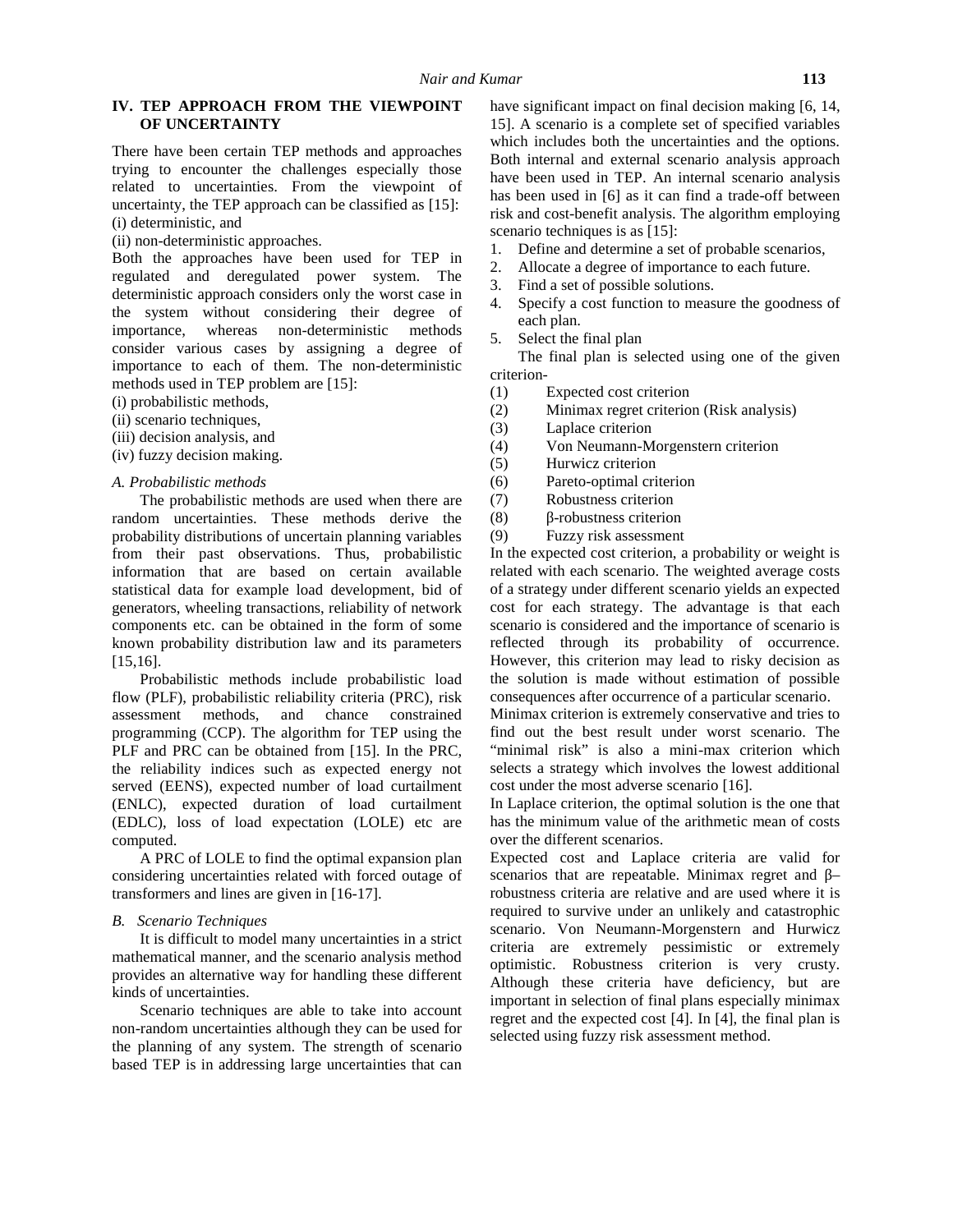# *C. Risk indices*

Risk is the variation of attributes to which a market participant is exposed to because of planning decisions and uncertainties. Regret is a measure of risk and is the difference between the cost of selected solution and the cost of an optimal solution that would have been selected if the future scenarios are known in advance. In risk analysis the best solution is found by minimizing the risk. The common strategies employed to deal with risk include [6]:

- opting for a flexible plan so that changes can be made with the least possible cost.
- selecting plans that are robust.

A flexible TEP focuses on the modeling of uncertainties and on the solving algorithm. Paper [6] proposes maximum adjustment cost as the flexibility criterion and maximum regret as the robustness criterion. Average load curtailment cost can also be used to measure the reliability and flexibility [4].

## *D. Scenario generation and reduction*

Many approaches are there for scenario generation and Monte Carlo Simulation (MCS) is one of them. MCS is based on repeated random sampling and statistical analysis to compute the results. After identifying the probability distribution function (PDF) of input variables, some random samples are generated and output values are calculated in deterministic model. Process is repeated until adequate numbers of output variables are produced [18]. A model based on MCS is proposed in [19] to assess the flexibility of expansion plans and to simulate transmission expansion behavior under different market arrangements. The MCS technique is employed in [8, 12, 20] to simulate the random output of wind power plant, bidding behavior, uncertainties in future load demand, outage rate of generator units and transmission lines etc.

Scenario reduction techniques are applied to reduce the number of scenarios by deleting scenarios with smaller probability or bundling together of similar scenarios. This reduces the computational complexity and time. There must be a trade-off between the accuracy of the solution and the reduced number of scenarios. In [20], MCS and scenario reduction technique are employed to simulate random characteristics of system components i.e. forced outage of generators and transmission lines, and load growth.

#### *E. Decision analysis*

Decision analysis along with scenario technique can be used to handle non-random uncertainties. Decision analysis identifies several future scenarios, and then searches an optimal plan under each scenario. These scenarios should consider as many uncertainties as possible that can affect the planning.

In decision analysis method the planner tries to get the most flexible plan. It guide to the easiest adaptation to future events. The ability of a plan to adapt to the system quickly and with reasonable cost for any change in the conditions which prevailed at the time it was planned is known as flexibility of a plan. In the decision analysis method, the whole set of scenarios over the planning horizon is described by an event tree which has decision and event nodes [15]. Decisions are taken at decision nodes. The branches that emanate from each decision node give the viable decisions that can be taken at this node and those emanating from each event node show the probable events that may occur. Each of the branches from the decision node is associated with the cost of corresponding decision whereas the branches from the event node give the probability of occurrence.

Decision analysis is used in [21] to minimize the risk of the selected plan whereas in [22] it is employed to determine the best plan which is robust and flexible enough to allow optimal expansion under large uncertainties.

#### *F. Fuzzy decision making*

A significant size of valuable information are obtained in linguistic form for example "many", "small", "average", "large" etc. This fuzzy and vague information is very subjective in nature and is usually dealt with expert judgments. Fuzzy decision making is a suitable tool to model imprecision and vague data in TEP problem under deregulated environment. In [4] importance degrees of stakeholder and planning criteria are modeled by fuzzy numbers. The fuzzy decision making approach is [15]:

- Identify set of decision alternatives.
- Identify set of decision criteria.
- Selection of preference ratings for importance weights of the decision criteria and for appropriateness degrees of the decision alternatives against the decision criteria.
- With the help of fuzzy operators, aggregate the importance weights and appropriateness degrees.
- Prioritize the decision alternatives.
- Select the decision alternative with highest priority as the optimal solution.

A network planning based on the combination of probabilistic optimal power flow, scenario technique, and fuzzy decision making is given in [4]. A fuzzy decision making is used in [4, 11] for selecting the final plan. A combination of probabilistic models to represent the reliability of the system components and fuzzy models to incorporate the uncertainty on load evolution can be seen in [22].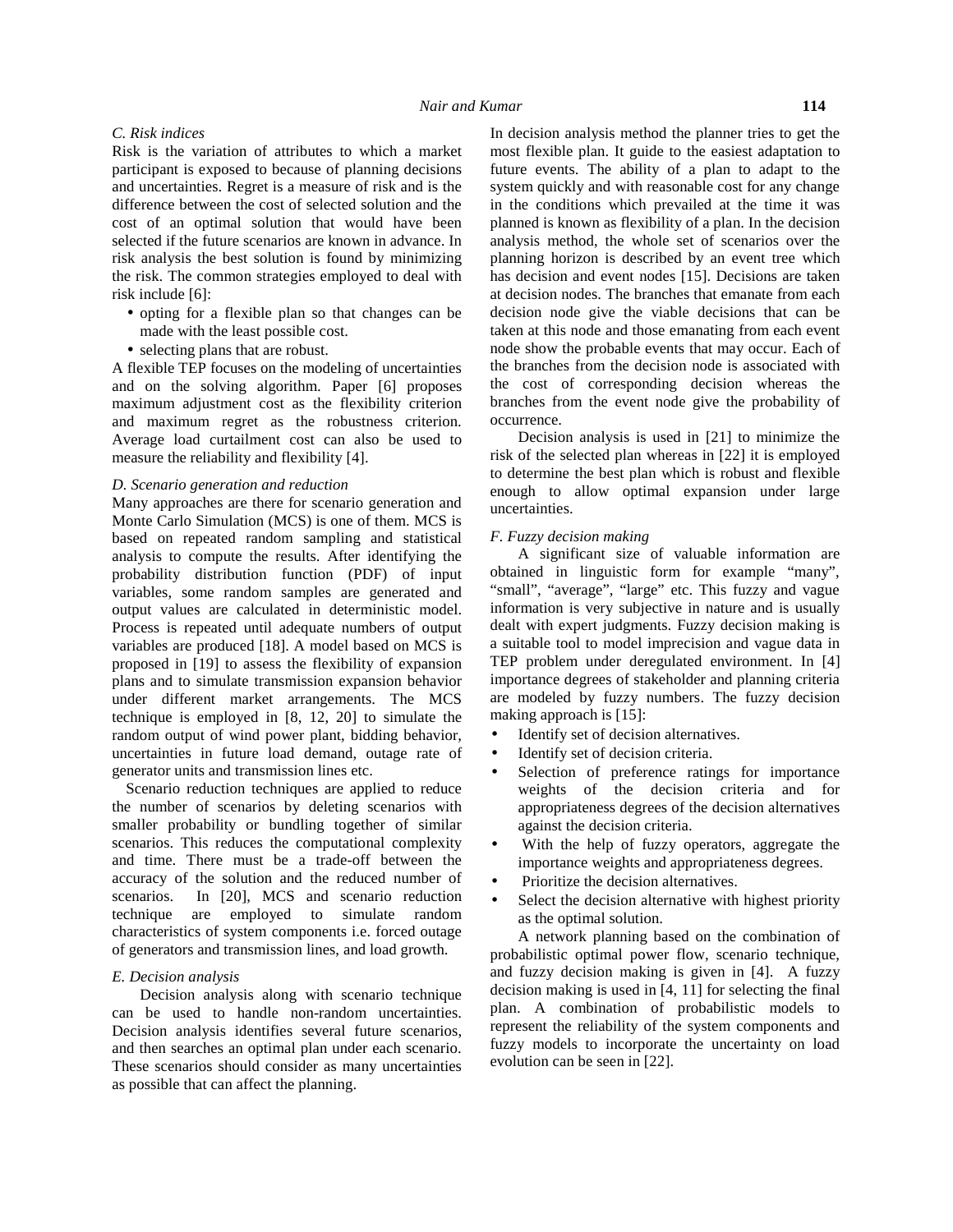### **CONCLUSION**

There are many additional uncertainties in TEP under deregulated environment which are related to generation capacity, location, timing, load levels, load flow based on market price, cooperation and competition in future electricity trading, future energy and environmental policies. Thus, in a deregulated  $\frac{E_{\text{HIO}}}{[9]}$ environment, the complexity of TEP problem is mainly caused by the presence of multiple objectives, and large number of uncertainties which the transmission planners have to consider. The optimum approach to transmission planning in this environment is an open problem especially the approaches to deal with market", increased uncertainties should be carefully designed to ensure system reliability as well as to cater the market requirement. The broad range of uncertainties that crept in TEP because of deregulation, their existing planning tools and methodology is presented in this paper.

# **REFERENCES**

[1]. J. H. Zhao, J. Foster, Z. Y. Dong, and K. P. Wong, "Flexible Transmission Network Planning considering Distributed Generation Impact*", IEEE Trans. Power Syst.,* vol. **26**, no. 3 Aug 2011. , pp 1434-43

[2]. J. H. Zhao, Z. Y. Dong, P. Lindsay, and K. P. Wong, "Flexible Transmission Expansion Planning with Uncertainties in an Electricity Market", *IEEE Trans. Power Syst.,* vol. **24**, No.1, Feb. 2009, pp 479- 88.

[3]. C.W. Lee, Simon K.K.Ng, J.Zhong, and Felix F.Wu, "Transmission expansion planning from past to future", *IEEE Power Systems Conference and Exposition, PSCE*, pp 257-265, Oct 2006,.

[4]. M.O.Buygi, H.M.Shanechi, G. Balzer, M. Shahidehpour, "Network planning in unbundled power system", *IEEE Trans. Power Syst.,* vol. **21**, no 3, pp 1379-87 Aug 2006,.

[5]. L. P. Garces, A. J. Conejo, R.G. Bertrand, and R.Romero, "A bilevel approach to transmission expansion planning within a market environment", *IEEE Trans. Power Syst.,* vol. **24**, no 3, pp 1513-1522, August 2009.

[6]. P. Maghouli, S.H.Hosseini, M.O.Buygi, and M.Shahidehpour, "A scenario-based multi-objective model for multi-stage transmission expansion planning", *IEEE Trans. Power Syst.,* vol. **26**, no 1, pp 470-478, Feb. 2011,.

[7]. Gholamreza Kamyab, Mahmud Fotuhi-Firuzabad, and Masoud Rashidi-Nejad, "Market Based Criteria for transmission Expansion planning", International conference on Power and Energy, Nov 29-Dec.1, 2010, Kuala Lumpur, Malaysia.

[8]. G.A.Orfanos, I.I.Skoteinos, P.S.Georgilakis, N.D.Hatziargyriou, "Transmission expansion planning in Deregulated Electricity Markets for increased Wind Power Penetration",  $7<sup>th</sup>$  International Conference on the European Energy market, pp1-723-25, June 2010.

[9]. M.O.Buygi, G.Balzer, H.M.Shanechi, and M.Shahidehpour, "Market-based Transmission expansion planning", *IEEE Trans. Power Syst.,* vol. **19,** no 4, pp 2060-67, Nov. 2004,.

[10]. M Lu, Z.Y. Dong and T.K.Saha, "A framework for Transmission planning in a competitive electricity 2005 IEEE/ PES Transmission and distribution Conf. & Exhibition, China.

[11]. P. Maghouli, S.H. Hosseini, M.O. Buygi, and M. Shahidehpour, "A multi-objective framework for Transmission Expansion Planning in Deregulated Environments", *IEEE Trans. Power Syst.,* vol. **24**, No.2, pp 1051-1061, May 2009,.

[12]. R. Hemmati, R. Hooshmand, and A. Khodabakhshian, "Market based transmission expansion and reactive power planning with consideration of wind and load uncertainties", *Renewable and Sustainable Energy Reviews*, **29**(2014), pp 1-10.

[13]. P. Zhang, S.T. Lee and D. Sobajic, "Moving towards probabilistic reliability assessment methods", 8<sup>th</sup> International conference on probabilistic methods applied to Power systems, Iowa state university, Ames, Iowa, pp904-13, 12-16 Sep. 2004,.

[14]. N. Yang and F. Wen, "A chance constrained programming approach to transmission system expansion planning", *Electric Power Systems Research*, 2005, pp 171-177.

[15]. M.O. Buygi, H.M. Shanechi, G. Balzer, and M. Shahidehpour, "Transmission planning approaches in restructured power system", *IEEE Power Tech Conf*., Bologna, Italy, Jun 2003.

[16]. Viktoria Neimane, "On development planning of electricity distribution networks", Ph.D. dissertation, deptt. of electrical engg. Royal institute of technology, Stockholm, 2001.

[17]. J. Choi, T. Tran, A A.El-Keib, R. Thomas, H. S. Oh, and R. Billinton, "A method for Transmission System Expansion Planning considering Probabilistic reliability Criteria", *IEEE Trans. Power Syst*., vol. **20,** no 3, pp 1606-1615, August 2005.

[18]. T. Akbari, A. Rahimikian, and A. Kazemi, "Dynamic transmission expansion planning using Benders Decomposition: A Stochastic approach", 24<sup>th</sup> International Power System Confer., 2009, pp 1-12.